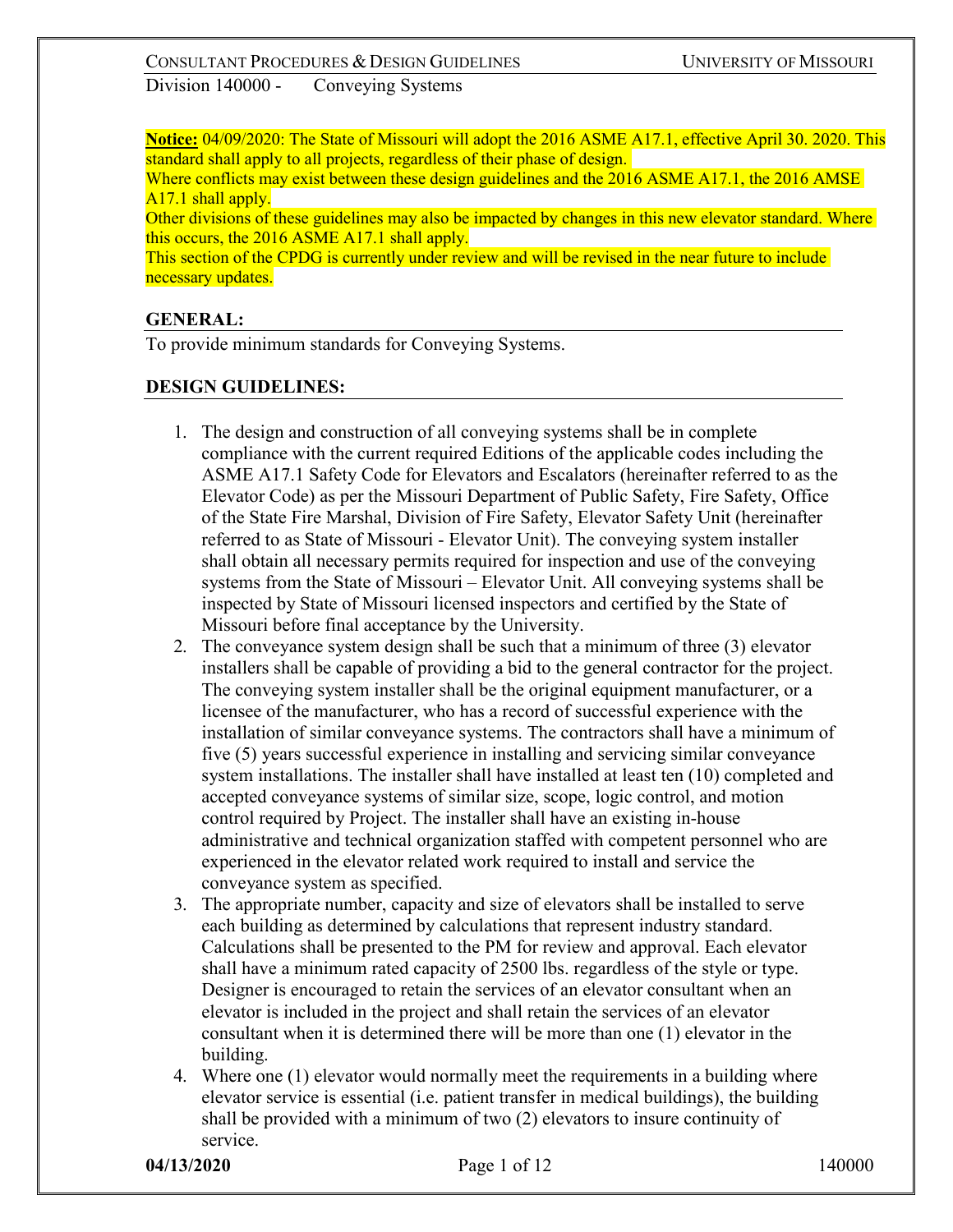- 5. Conveyance system specifications shall consider the IBC building design requirements and structural engineer's calculations to make a determination on applicable seismic requirements outlined in the Elevator Code.
- 6. All elevators shall be of the selective collective type operation for single elevators and group operation when two (2) or more elevators work in conjunction within a single group.
- 7. Elevators shall have front openings only. Rear openings are discouraged unless otherwise approved by PM under special circumstances.
- 8. Elevators shall be provided with a car structure of a design that includes platform, stiles, and crosshead in which the car enclosure rests. The stiles and crosshead shall not be of a design that is integral with the car enclosure.
- 9. Conveying system controllers shall be separated into two  $(2)$  distinct halves; Motor Drive side and Control side. High voltage motor power conductors shall be routed so as to be physically segregated from the rest of the controller.
- 10. Conveying system traveling cables shall include the required number of wires plus a minimum of 10% spares between the elevator car and the elevator machine/control room. In addition, three (3) spare sets of spares, shielded communication wires shall also be provided.
- 11. For each installation, designer will evaluate expected usage of elevator to determine the need for vandalism-resistant construction. Car and Hall button fixtures shall always be vandalism-resistant, unless otherwise approved by PM.
- 12. All traction elevators shall have an elevator machine room (or control room if machine-room-less elevators is being provided) separate from the elevatorhoistway.
- 13. Minimum suspension rope diameter for traction elevators shall be  $\frac{1}{2}$  inch unless noncircular elastomeric-coated steel suspension means is utilized.
- 14. Counterweights for traction elevators shall be constructed of all steel. Concrete is not acceptable.
- 15. All hydraulic elevators shall have an elevator machine room separate from the elevator hoistway. No machine-room-less hydraulic elevators shall be provided.
- 16. On all direct plunger, hydraulic elevators (in ground) the elevator installer shall be responsible for drilling the required well hole; removing any excess excavated material from the site, and installing a steel casing. Additionally, the cylinder shall be equipped with a PVC containment with a capped, watertight, PVC pipe, at least 1inch larger in diameter than cylinder. Construct a PVC flange to create a watertight seal between the PVC casing and the cylinder flange in the hoistway pit. Provide a means of testing the bottom seal and a means of evacuating any material that may enter the containment. The access risers should be capped to prevent water from entering the cavity should flooding occur in the hoistway pit. The area between the steel casing and the PVC inner casing shall be back filled with clean sand. Concrete shall be provided for the final 4 inches and made level, or higher, than the pit floor.
- 17. Hole-less hydraulic elevators are to be single stage, twin jack type only. Cable assisted hydraulic elevators or telescoping hydraulic elevators are not allowed.
- 18. On hydraulic elevators, hydraulic supply line piping between remote elevator machine room and elevator hoistways shall not be installed underground. Any piping running between a remote elevator machine room and the respective elevator hoistway shall be threaded and welded. Grooved type fittings are acceptable within the elevator machine room and hoistway areas. No oil line fitting, threaded or grooved, or parts thereof, shall be encased, mudded, mortared, or located within any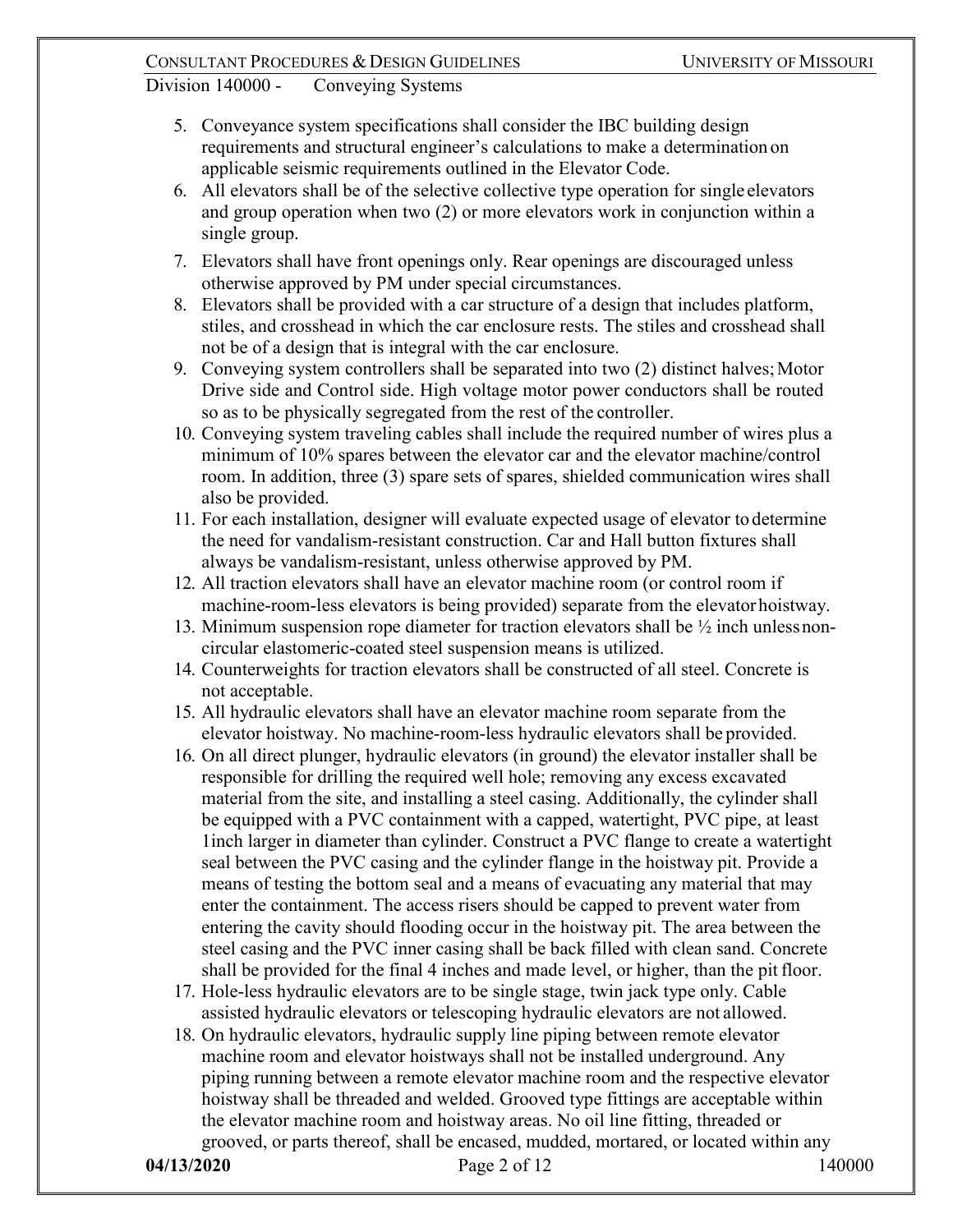wall or building penetration. No pressurized hoses shall be installed on any hydraulic elevator equipment.

- 19. Hydraulic elevators shall utilize standard industry hydraulic fluid appropriate for hydraulic elevator applications. Vegetable oil blends shall not be utilized.
- 20. Elevator Control Components
	- Controls All elevator control systems will be such that any quality elevator repair company is able to troubleshoot, repair, maintain, or adjust the control system. No proprietary software or repair tools will be allowed. When an elevator control system is provided with software and/or repair tools; complete codes, tools, or other necessary means for monitoring, repairing and testing the control system shall be supplied to the Owner at time of installation. Whentools are provided there shall be one (1) tool provided per elevator and all elevators under the project shall be capable of working under any of the tools provided for continuity of service. When updates or changes are required, these shall also be supplied to the University at no additional cost.
	- Fireman's Emergency Service Operation: All elevators shall be provided with fireman's emergency service phase I & phase II operation and shall meet Elevator Code requirements. Fireman's phase I instructions shall be engraved on above the key switch on the faceplate of the fixture. Applied or plastic plates shall not be provided.
	- Door Operation and Protection: Door operators shall utilize closed loop door operator drive systems. Proximity type detectors shall be used on all elevator doors.
	- Car Door Restrictors: The car door operating mechanism shall be arranged so that the car and hoistway doors cannot be opened by hand more than four inches from within the elevator car when the car is outside the unlocking zone. Design of door restricting mechanism shall permit opening of car doors from outside of the elevator car without the use of special tools. Only mechanical type door restrictors are permitted.
	- Signal Fixtures: The hall lantern and position indicators shall be of the standard digital type. All other elevator signal fixtures shall be of the vandal resistant type unless otherwise approved by the PM. All newly provided fixtures shall be constructed of stainless steel with a no. 4 satin grain finish. Vandal resistant screws shall be provided for mounting all signal and operational fixture face plates. With exception of the buttons themselves, fixture faceplates shall not contain any plastic or polycarbonate components, labels or frames. The car capacity shall be permanently engraved on the lower portion of the car control station panel, or engraved on an inset panel, at this location. Lettering shall not be less than 3/8 inch high and shall be black filled. When there is more than one elevator within a building, the elevator number shall be permanently engraved at the top of the main car control station panel, or engraved on an inset panel, at this location. Lettering shall not be less than 1/2 inch high and shall be black filled.
	- Telephone: Every elevator shall be provided with a two-way communication System and shall be the requirements of Elevator Code and ADA/accessibility standards. Refer to Division 28 Fire Detection and Alarm systems of the CPDG's regarding the Communicator preferred for each campus. Verify with PM the latest standards for that campus.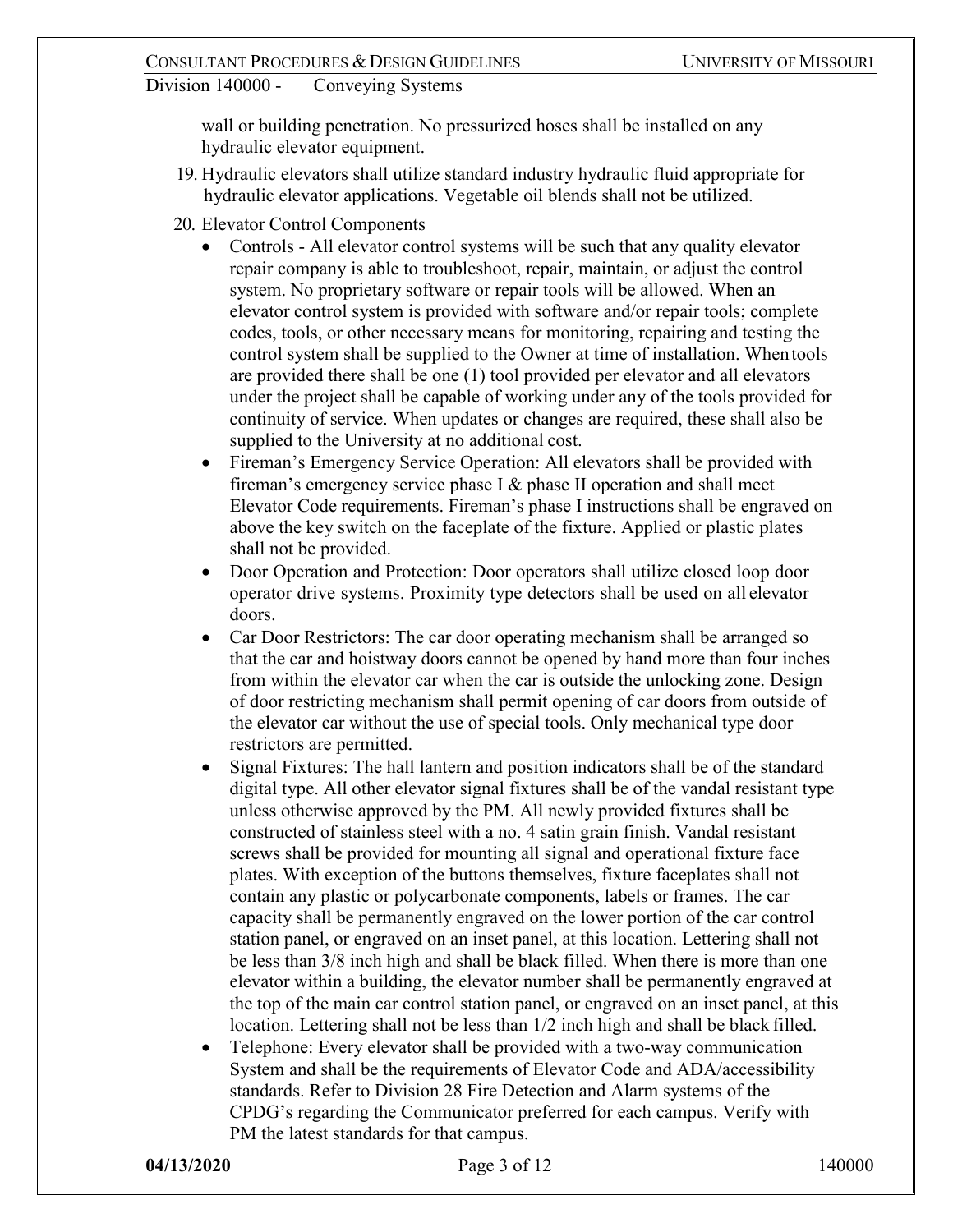- 21. Elevator Cab & Finishes
	- Standard Passenger Elevator: The elevator cab shall be a steel shell cab with exterior sound deadening mastic. The car side and rear walls shall each consist of formed steel panels, bolted together to form a complete steel shell cab. Cab shell panels shall be a maximum of 24 inches wide and made of a minimum of 16-gauge steel (or, at Contractor's option, provide 14-gauge steel with a maximum panel width of 36 inches). Cab finish to include 5/8-inch minimum pressed wood, plastic laminate-covered panels secured to cab shell. Color of panels shall be as selected by Designer. All vents in the cab walls shall be concealed. Reveals between panels shall be a maximum of 1 inch. Provide stainless steel base on all walls with panels. The minimum clear inside height of the cab shell shall be the manufacturer's standard 8-foot 0-inch cab. Any deviation from these design standards shall be approved by the PM.
	- High Abuse Passenger or Standard Service Elevator: The elevator cab shall be a steel shell cab. The elevator cab side and rear walls shall consist of formed rigidized stainless-steel panels, bolted together to form a complete steel shell cab. Cab shell panels shall be a maximum of 24 inches wide and made of a minimum of 16 gauge rigidized stainless steel (or, at Contractor's option, provide 14 gauge rigidized stainless steel with a maximum panel width of 36 inches). Panels shall be provided with sound deadening exterior matting. Rigidized stainless steel shall have a 5WL pattern with a satin finish. The minimum clear inside height of the cab shell shall be the manufacturer's standard 8-foot cab. Any deviation from these design standards shall be approved by the PM.
	- The elevator cab front return panel shall incorporate an integral entrance column, shall be brushed stainless steel a minimum of 16 gauge, and shall extend from finished floor to underside of fascia. The strike jamb shall also be stainless steel a minimum of 16 gauge. The front return panel shall be arranged for mounting the car control station panel. A full width fascia of brushed stainless steel shall be furnished over the return panel(s) and car entrance.
	- All elevator lighting shall be LED. Elevator lighting and fan shall have a sleep mode which will extinguish the interior lighting and turn off the fan when the elevator is dormant.
	- Designer will evaluate expected use of the elevator when choosing floor covering. In areas with high student use, preferred covering is vinyl tile. When carpet is used, carpet tiles are preferred for ease of replacement.
- 22. Elevator Entrance Frames shall be of 16-gauge minimum sheet steel material and of 14 gauge minimum when the elevator is to be utilized for high service use. Finish on elevator frames and doors shall be brushed stainless steel unless approved otherwise by the PM. Hoistway access unlocking holes in the door panels shall be provided with a stainless-steel escutcheon protection tube and collar.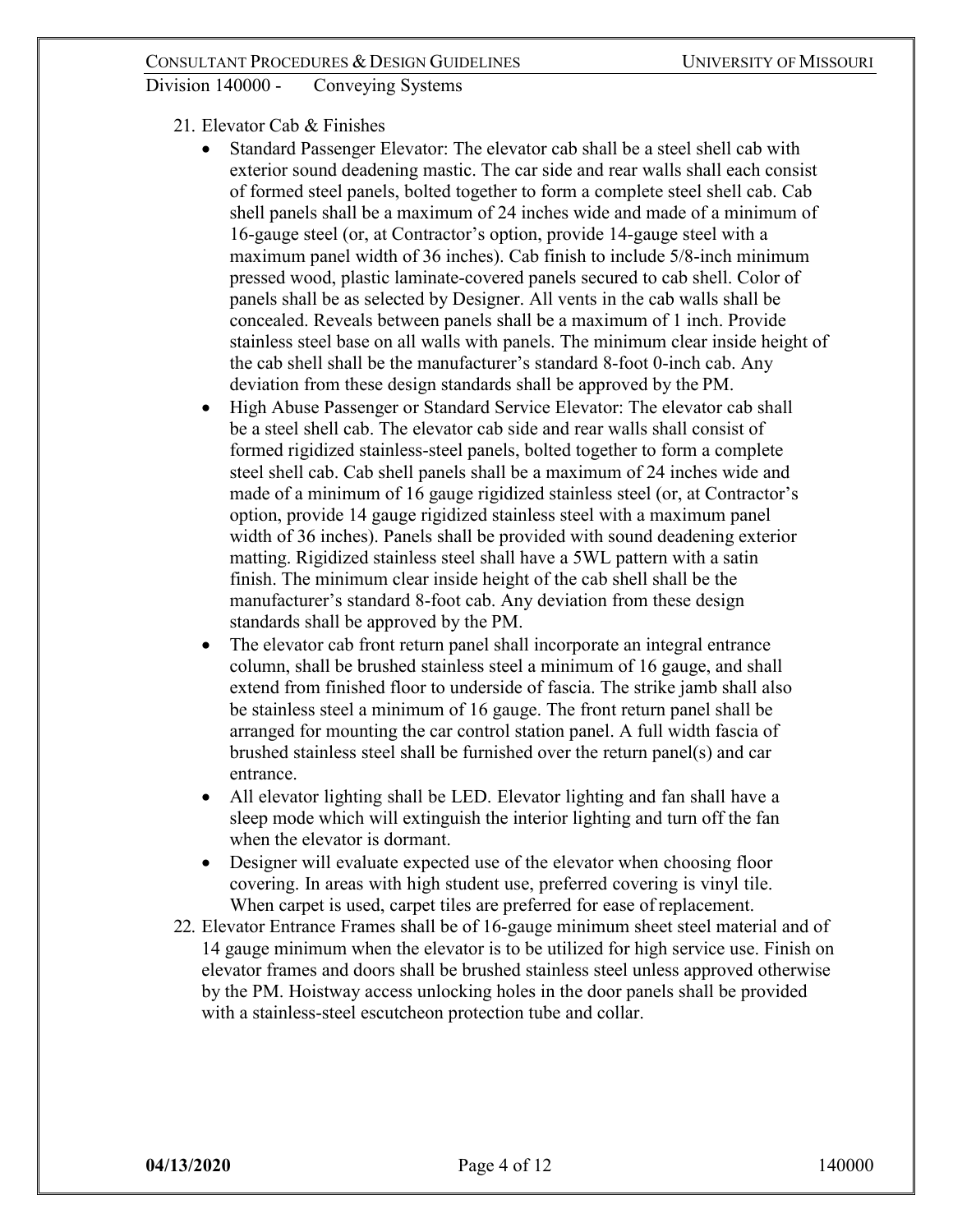23. The following shall apply to the Vertical Platform Lifts.

• The use of vertical platform lifts is prohibited in new construction. Possible exceptions include access to performing areas in assembly occupancies orto provide access to incidental occupiable spaces and rooms which are not open to the general public and which house no more than five persons.

- Lifts may be used in existing facilities built prior to 1991 as part of an accessible route and only when the use of an elevator or ramp is not feasible.
- Lifts shall comply with UM System Adopted Code and Standards including the Safety Standard for Platform Lifts and Stairway Chairlifts.
- Lifts shall be installed such that all lift enclosure walls are securely attached to adjacent walls, structure, or supplemental structural supports as required for stability and proper operation of the unit.
- The use of vertical lifts is preferred over the use of inclined (stair) lifts.
- The lift platform should be fully enclosed whenever possible. The minimum platform size is 36 inches x 54 inches.
- Lifts shall allow unassisted entry, operation, and exit. Operating controls shall be large push-button or paddle controls.
- The preferred drive type is recirculating ball screw. The minimum weight capacity is 750 lbs.
- 24. Conveyance specifications should include that the conveyance system's final acceptance inspection and testing procedure be conducted in the presence of the contractor, architect, University's representative, and elevator consultant (when applicable).
- 25. A metal certificate frame, of adequate size with a window, shall be provided and mounted on the wall of the elevator machine/control room to house the State of Missouri operating permit.
- 26. Elevators shall not be utilized during construction unless approved by the PM. When approved, designer shall include the following requirements for temporary construction use of the elevator –
	- Provide car with temporary enclosure, either within finished car or in place of finished car, to protect finishes from damage.
	- Provide strippable protective film on entrance and car doors and frames.
	- Provide padded wood bumpers on entrance door frames covering jambs and frame faces.
	- Provide other protective coverings, barriers, devices, signs, and procedures as needed to protect elevator and elevator equipment.
	- Obtain required permits and provide all necessary "Temporary Construction Use" inspections and testing as required by the State of Missouri – Elevator Unit.
	- Engage elevator installer to provide full maintenance service for elevators used for construction purposes. Include preventative maintenance, repair or replacement of worn or defective components, lubrication, cleaning, and adjusting as required for proper elevator operation at rated speed and capacity. Use parts and supplies as used in the manufacture and installation of original equipment.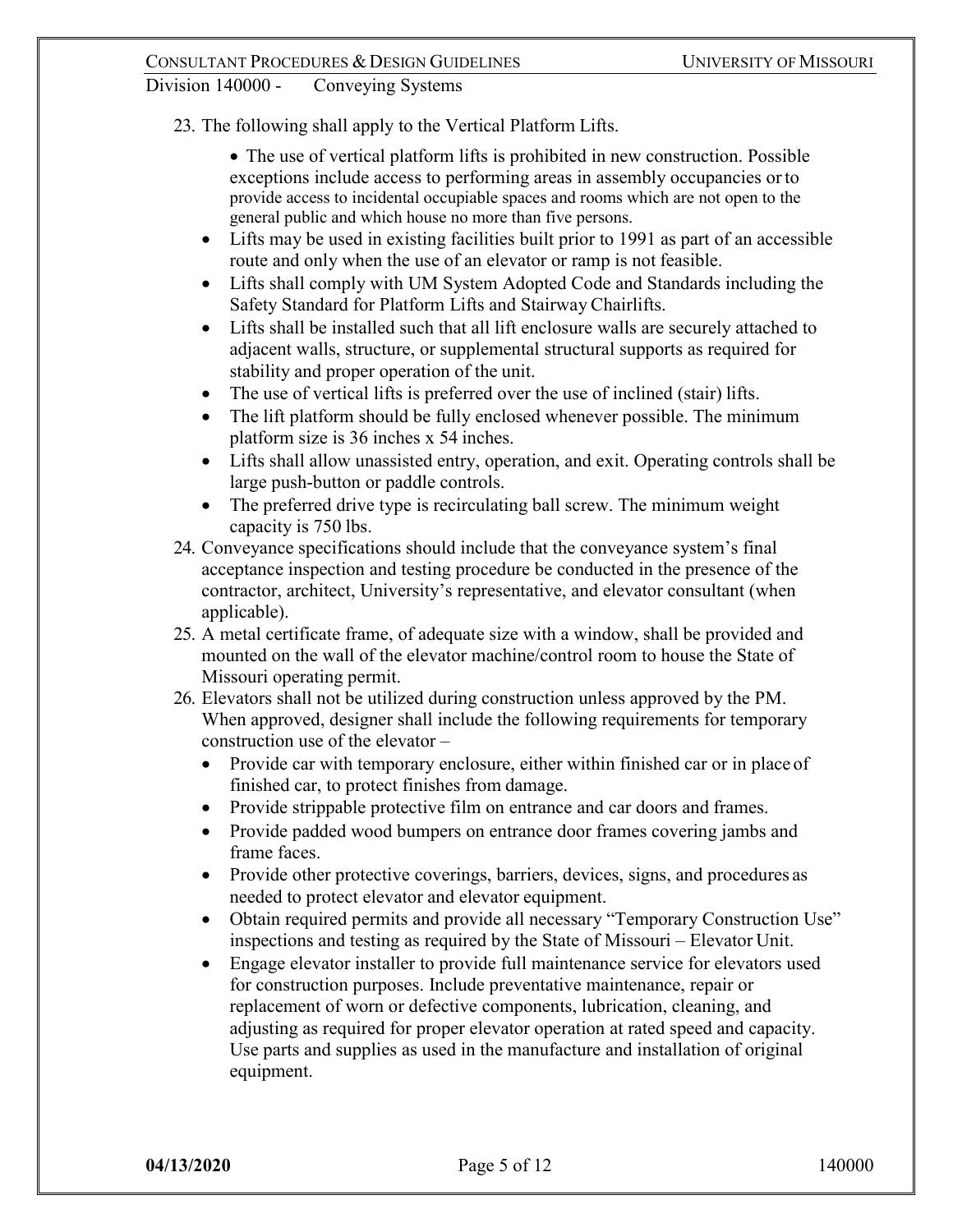- Engage elevator installer to restore damaged work, if any, so that no evidence remains of corrective work. Return items that cannot be refinished in the field to the shop, make required repairs and refinish entire unit, or provide new units as required.
- 27. Specifications shall include a warranty and maintenance period of one (1) year minimum. Installing vendor will be responsible for all maintenance and service during the warranty period. Response to non-emergency service calls will be within four hours of the call. Response to emergency service calls will be within one-half hour of the call. Vendor will be financially responsible for these calls except those caused by power outages, acts of God, vandalism, and false reports.
- 28. Specifications shall include language that during the eleventh  $(11<sup>th</sup>)$  month of the new installation maintenance service period, a post warranty inspection shall be coordinated by the installing contractor to ensure the elevator is in a good state of maintenance repair and all maintenance manuals, diagnostic tools and "Maintenance Control Program" documents are in place. The inspection shall include the installing contractor, the University's current campus elevator maintenance contractor and the University's representative.
- 29. The University has a recent history concerning issues with elevator bids. In order to proactively prevent the elevator subcontractors from taking exceptions to elevator specifications the architects shall specifically address the potential elevator bids with the General Contractors at the pre-bid meeting. The following is suggested wording to be included the pre-bid meeting agenda.
	- Note: There have been issues on recent projects where contractors are not providing the elevator product specified resulting in an issue post bid. Please be advised only specified elevator product will be accepted. Any equivalent substitutions for elevator products must go through the appropriate process for consideration prior to the bid and will not be considered after bids are received.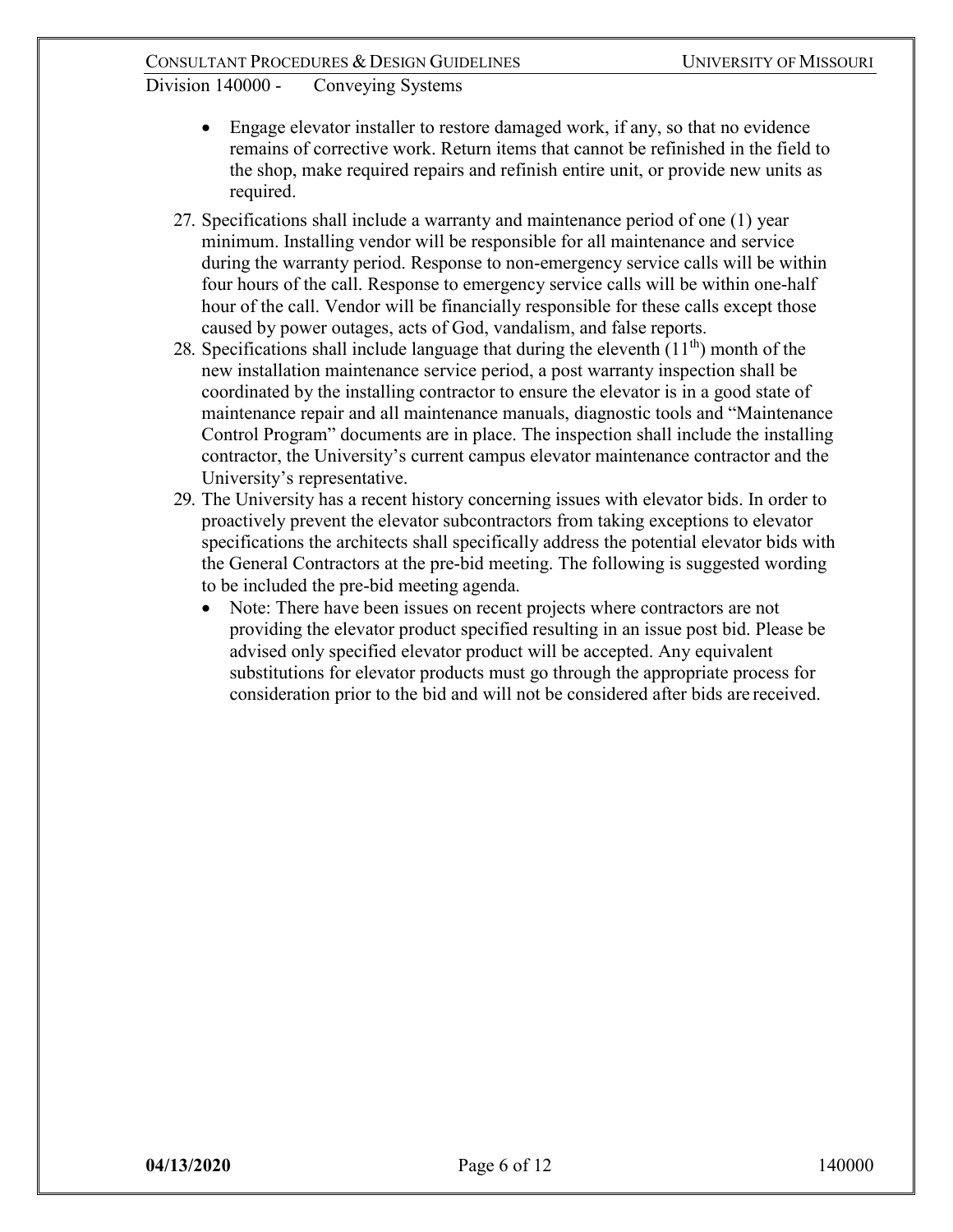# **Engineering items from other Divisions of the CPDG's are referred here to ensure coordination between all disciplines.**

- 1. All elevator control rooms shall have a minimum headroom clearance of 7 feet 6 inches. This means all equipment including, but not limited to, wiring duct and conduit, HVAC units and duct and piping, roof drains, sprinkler piping and heads, drip pans, etc. shall be located above 7 feet 6 inches from the finished floor. When a ceiling mounted HVAC unit or sprinklers are provided within the room these components and their piping or ductwork shall be located such that they are not over any elevator equipment.
- 2. On standard traction elevator with a machine room above, the elevator machine room shall be located over the elevator hoistway. On machine-room-less traction elevators the control rooms shall be located at the upper most level served by the elevators and adjacent to the hoistway. On hydraulic elevators the elevator machine room shall be located at the lowest level served by the elevator and adjacent to the hoistway. This will allow for convenience in future maintenance and testing of the elevators. The control rooms shall be enclosed and protected with a fire rating equal to that of the hoistway as required by the IBC building code. The doors to the control rooms shall be of the proper fire rating and shall be self-closing and self-locking.
- 3. For hydraulic elevators there shall be 12 inches by 6 inches access provided from the elevator machine room to the elevator hoistway per elevator. This will allow the elevator installer to put in the supply line pipe and the conduit and wiring from the elevator controller to the elevator hoistway. Upon completion of the installation of the supply line and conduit, the designer shall provide means to seal up the openings in the machine room and hoistway wall penetrations to ensure the fire rating integrity of the areas. All piping shall be installed above ground by the elevator installer through the path as determined by the designer.
- 4. There shall be no other equipment located in the elevator machine/control rooms or hoistways other than that which is related to the elevator as required by Elevator Code.
- 5. The elevator machine or control room *s*hall be equipped with an independent means of ventilation or air conditioning to keep the temperature between 40 degrees and 90 degrees Fahrenheit and a relative humidity below 95% for proper operation of the microprocessor control equipment and machine. Where standby power is connected to the elevators, the elevator machine or control room air conditioning shall be connected to the standby power source. HVAC equipment installed in the elevator control room shall be located such that it is not directly over elevator equipment.
- 6. For hydraulic elevators, the elevator machine room shall be positively vented to the outside to remove normally accumulated hydraulic oil odors. This keeps hydraulic oil odors associated with hydraulic elevators from the inside of the building.
- 7. Hydraulic elevator drive machines are typically very noisy. When there will be office space located in the near proximity of the elevator machine room location, or the elevator machine room is located adjacent to hollow hoistways, sound deadening material shall be provided for the adjacent machine room walls and/or ceiling to minimize the noise from the elevator.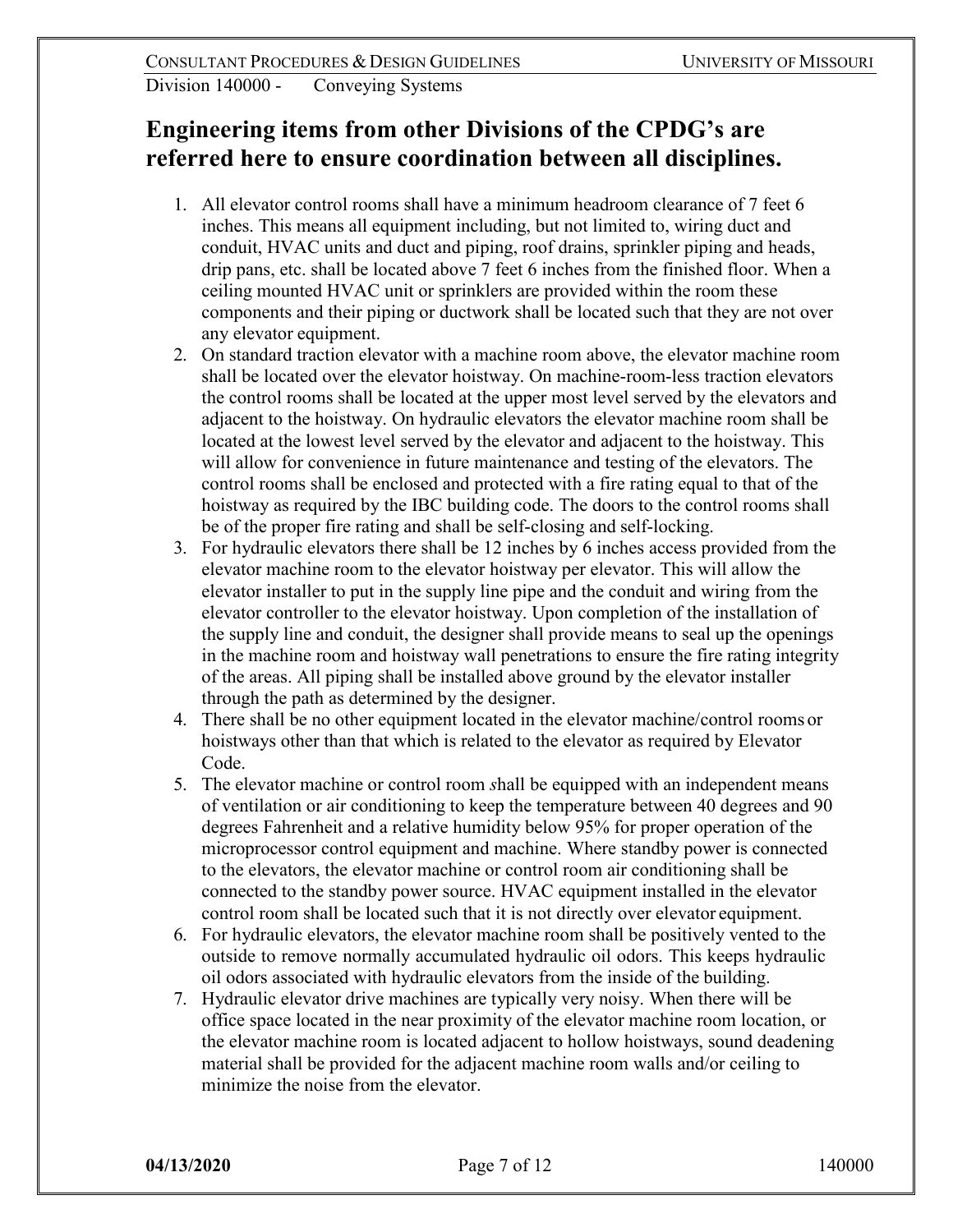- 8. For machine-room-less traction elevators, the machine space in the top of the elevator hoistway shall be equipped with an independent means of ventilation or air conditioning to keep the temperature between 32 degrees and 113 degrees Fahrenheit and a relative humidity below 95% for proper operation of the elevator drive machine. Where standby power is connected to the elevators, the machine space air conditioning shall be connected to the standby power source. HVAC equipment shall not be allowed within the hoistway and shall be supplied through ducts to this area.
- 9. The Designer shall include a hoist beam located in the top of the elevator hoistway with loading capacity applicable for the elevator installation (normally elevator hoist beam have a live load capacity range of between 5,000 and 10,000 lbs. depending on the elevator size and construction. Verify necessary capacity with elevator designer).
- 10. Designer shall provide a clear, plumb and substantially flush hoistway with a fire resistance rating as determined by the building code. Necessary elevator hoistway dimensions should be held with variations not to exceed 1 inch at any point. The hoistway shall be substantially flush with no ledges greater than 4 inches. Separator beams should be added when providing group elevator hoistway dimensions and the width of each separator beam must be added when figuring the overall width of the hoistway for a multicar group.
- 11. Others shall provide support beams at each floor level, in between floors, and at the top of the hoistway to support the guide rails with the loads shown in the table below. Elevator designer should determine maximum bracket spacing on the guide rails and structural designer should include intermediate bracket supports where the floor heights exceed this maximum.
- 12. After the elevator contractor installs the rail brackets, others shall patch any fire proofing materials that may be required on the building structure to retain the fire rating of the elevator hoistway.
- 13. Designer shall include cut outs in the hoistway walls for the hall button and hall lantern fixtures as required. Designer shall also include patching and finishing of the lobby walls after the installation of lobby signal fixtures and for fireproof grouting behind the signal fixtures on the inside of the hoistway.
- 14. Designer shall include a rough opening of approximately 12 inches wider and 6 inches higher than the finished clear opening shall be provided in the front hoistway walls at each hoistway entrance. Upon completion of the elevator installer setting the hoistway door frames the designer shall include providing final construction and finish to the elevator door frames. Door frames shall be anchored to walls and properly grouted in place to retain fire rating integrity of the hoistway. Design floor beams to accept stud type fasteners and supporting loads imposed based on loading of the elevator at the sill. Some elevator installers will require sill supports to be provided by the structural subcontractor and the necessity should be determined by the elevator designer. When sill supports are required, they are typically sill angles which are 4 inches x 4 inches x  $3/8$  inch for the single speed type door arrangements and 6 inches x 4 inches x 3/8 inch for the side opening type door arrangements.
- 15. Designer shall stipulate general contractor is responsible for all barricades for protection of the elevator hoistway during construction.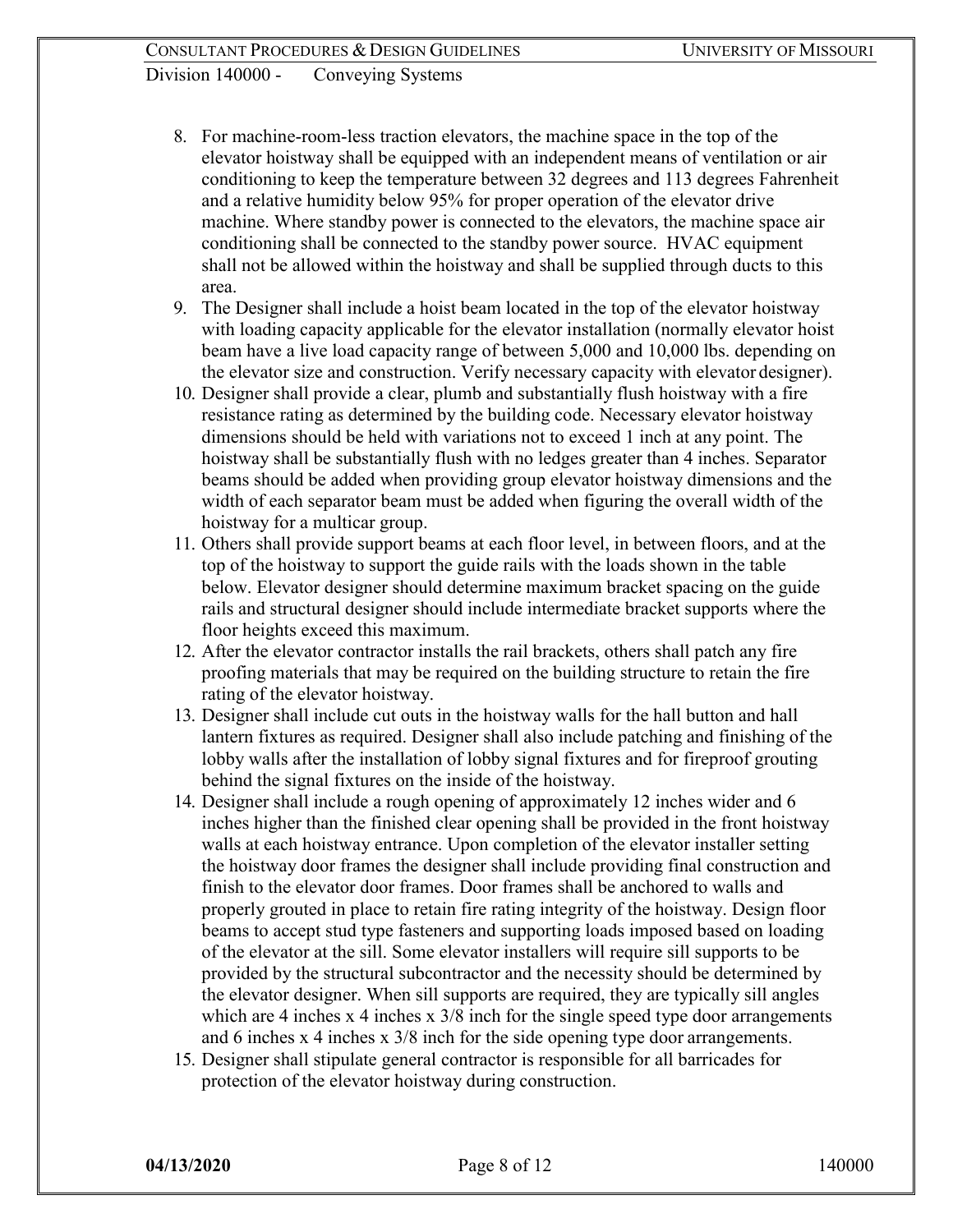- 16. When the elevator hoistway is planned to be pressurized a note shall be placed on the drawing that the final designed operation of the pressurization fan shall be coordinated in conjunction with the successful elevator installer to assure disruption of air flow and ductwork location do not interfere with the operation of the elevator.
- 17. The designer shall provide dry, excavated elevator pits. The elevator pit floor shall be designed to support the elevator loads determined by the elevator designer.
- 18. For hydraulic elevators the designer shall include providing a 30 inch by 30 inch access hole in the elevator pit floor for the elevator installer to drill the hole for the hydraulic jack unit. After the installation by the elevator installer, the designer shall include the pouring of the concrete pit flooring up to the PVC casing around the elevator's hydraulic jack after the jack unit has been set in place.
- 19. The designer shall include a ladder in each individual elevator pit within reach of the lowest landing hoistway access door, and on the interlock side, for proper access into the respective pit areas. The ladder shall be a fixed vertical ladder of noncombustible material with the handgrips extending not less than 48 inches above the hoistway access door sill. The ladder rungs shall be 16 inches wide and spaced 12 inches on center. A clear distance of not less than 4½ inches from the centerline of the rung to the hoistway wall shall be provided (Place a note on the architectural drawings to locate this ladder in coordination with the elevator installer to assure no interference with the elevator equipment and code compliance).
- 20. The designer shall provide three-phase main line fused disconnects of the proper size and type to abide by present day electrical code requirements for each elevator located in the elevator control or machine room. These systems require a four-wire system with a direct ground wire back to the main panel to assure no interference with other building electrical equipment. Some elevator manufacturers may provide regenerative drives for the elevators. When regenerative drives are provided the electrical system in the building shall be designed to accept the generated load from the elevators under normal power conditions and emergency power conditions.
- 21. When an elevator status panel is being provided in the fire command station, the designer shall provide conduit or a raceway from each of the elevator hoistways to the elevator status panel in the fire command station at the floor location of the fire command station. The elevator installer will be responsible for pulling all wiring from the individual hoistways through the conduits to the elevator status panel.
- 22. When the elevator control system is being provided with emergency power sequencing operation the electrical designer shall include a signal from the emergency power transfer switch to one elevator controller in each elevator machine/control room to indicate to the elevator control system(s) when the elevators are on emergency power. Provide a time delay of approximately 15 seconds prior to pretransfer signal in either direction. Additionally, provide a 1½ inch conduit between the separate elevator machine/control rooms for communication wires between elevator control systems. The elevator installer will provide the actual wiring between the elevator control systems.
- 23. When sprinklers are being installed in the elevator control rooms, and/or hoistways, and/or pits, elevator code stipulates a standard sprinkler protection conforming to the requirements of NFPA 13 may be installed in the control room and hoistway spaces subject to the following: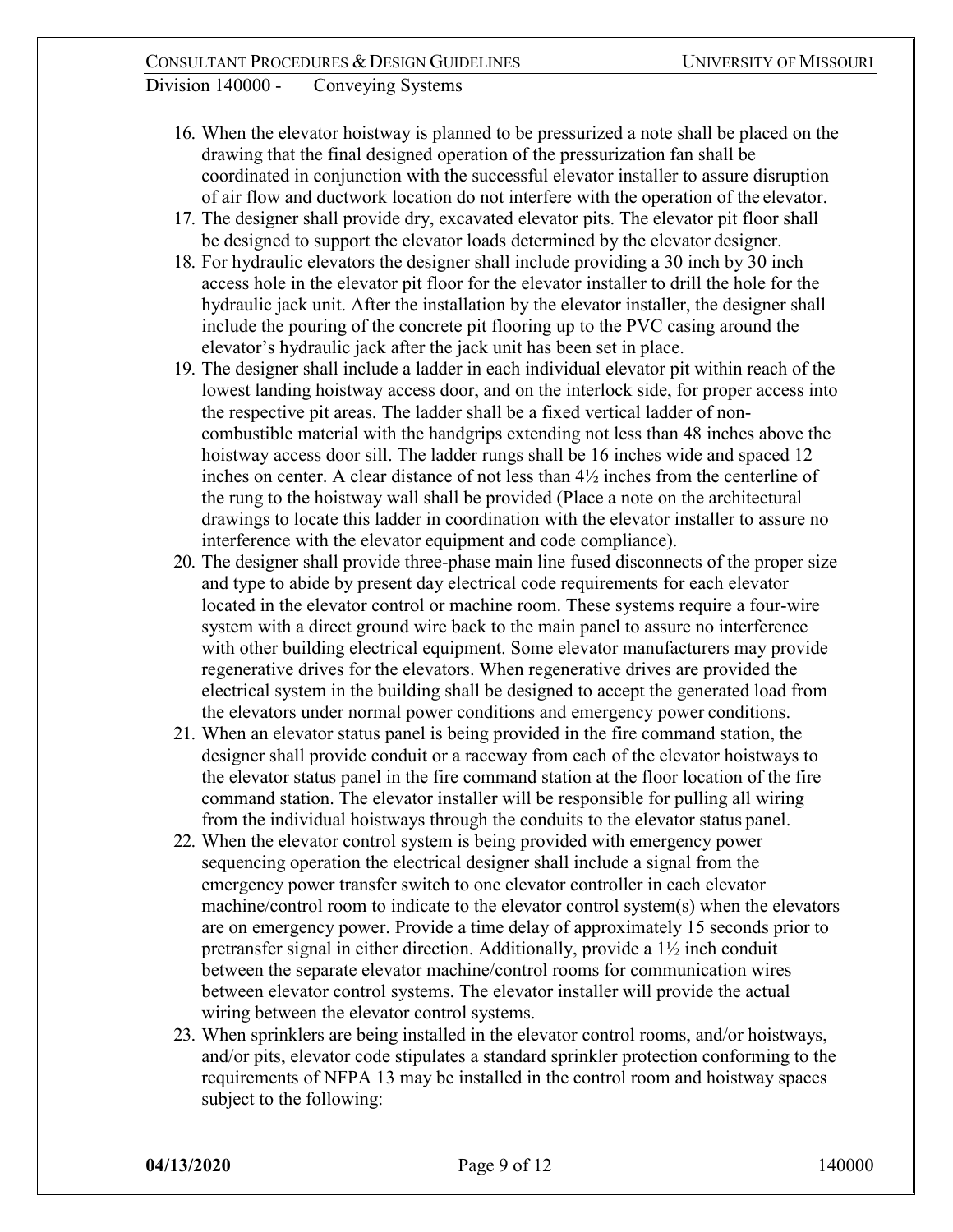- All risers and returns shall be located outside these spaces.
- Branch lines in the hoistway shall supply sprinklers at not more than one floor level (meaning you can run sprinkler supply lines the length of the elevator hoistway).
- Means shall be provided to automatically disconnect the main line power supply to the affected elevator prior to the application of water. This is normally accomplished by shunt trip type disconnects in the elevator control room activated by heat sensors located adjacent to the sprinkler heads (both top of hoistway and pit) in these spaces set at a temperature below the sprinkler head activation. This means shall not be self-resetting. The activation of sprinklers outside of the hoistway or control room shall not disconnect the main line power supply.
- When a sprinkler is located in the elevator pit or top of hoistway, a smoke sensor must also be installed in the top of the elevator hoistway. Per the code and Section 210100 Fire Protection System Design of the CPDG's, automatic fire sprinklers are not required in elevator machine rooms, elevator machinery spaces, control spaces or hoistways of traction elevators where all the conditions of 8.15.5 of NFPA 13 are met.
- Control circuits to shut down elevator power shall be monitored for presence of operating voltage. Loss of voltage to the control circuit for the disconnecting means shall cause a supervisory signal to be indicated at the fire alarm control panel and required remote annunciators. The monitoring design shall be such that activation of the elevator disconnect for routine elevator maintenance service shall not send a trouble call to the fire alarm panel.
- 24. The elevator control room lighting shall provide a minimum illumination of 19footcandles at the floor level per Elevator Code requirements. The light switch shall be located by the door to the elevator machine/control room.
- 25. A separate 120-volt, single phase, fused, lockable disconnect shall be provided in the elevator machine/control room for each elevator's car light circuit and shall be a dedicated circuit for each elevator. The circuit fuse shall be 15 amps minimum. A minimum of one (1) duplex receptacle shall also be provided in each elevator machine/control room and all outlets in the room shall be GFCI protected.
- 26. When machine-room-less traction elevators are provided, a light shall be provided in the top of the hoistway providing a minimum of 19 foot-candles measured at the top of the hoistway door at the uppermost landing. The light switch shall be located within reach of the top landing access door. This is a substantial amount of lighting and usually requires large multi-bulb light fixtures in lieu of single incandescent bulbs. Place a note on the drawing to coordinate exact location with elevator installer to assure no interference with elevator equipment and code compliance is met. A duplex GFCI receptacle shall be provided in the machine space at the top of the hoistway.
- 27. A pit lighting system shall be provided in each elevator pit with a minimum illumination of 10 foot-candles at the floor level. A pit light switch shall be located adjacent to each pit ladder within reach of the pit access door. The pit lights shall be provided with a guard.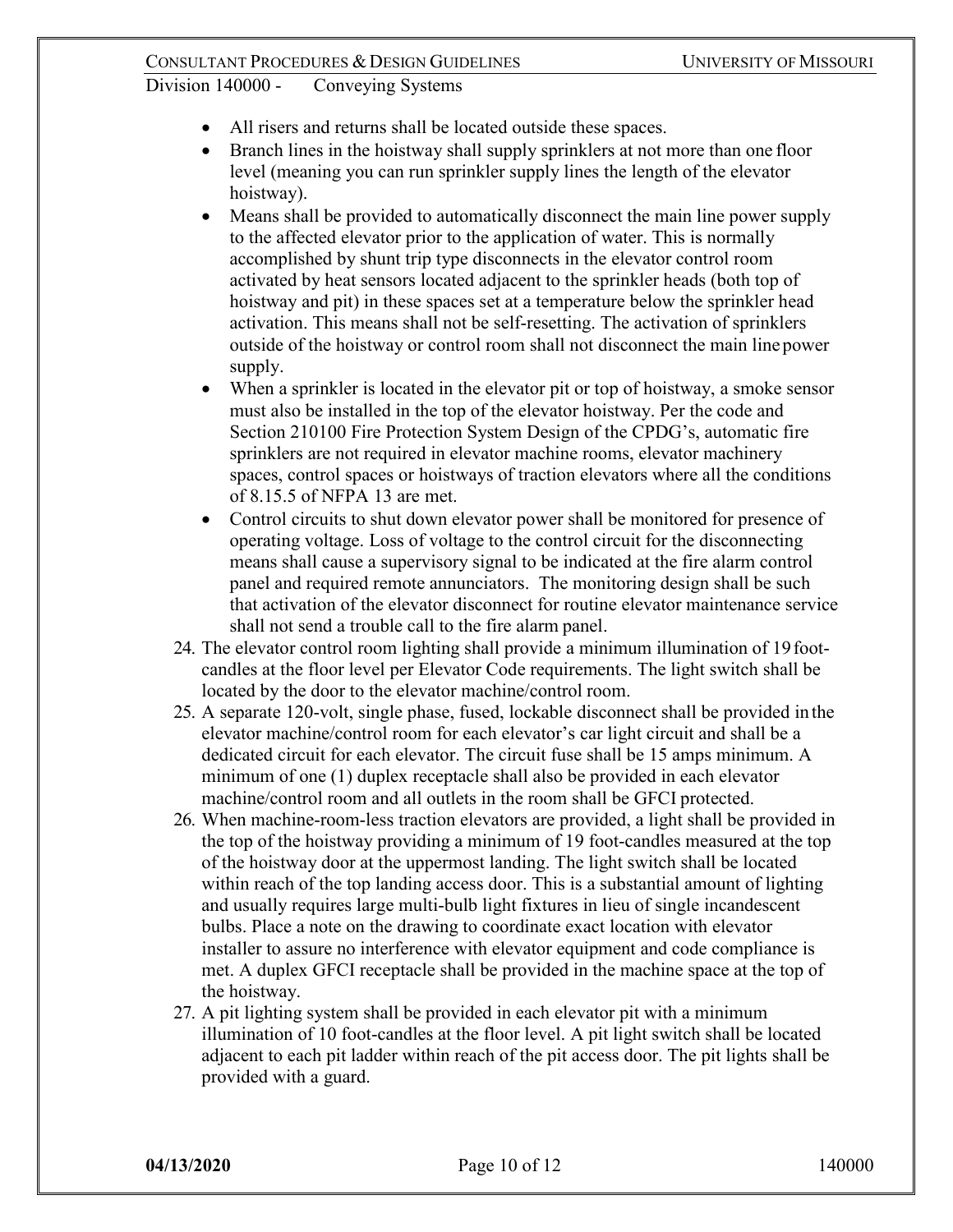- 28. A GFCI type duplex receptacle shall be provided in each elevator pit.
- 29. The elevator cabs will be provided with an ADA compliant speakerphone mounted in the car control station inside the elevator car by the elevator installer. The elevator installer will bring shielded wiring from the phone in the elevator car to the elevator control room. The designer or University is responsible for connections of the phone into the building system. Make final determination with the PM.
- 30. When the building is high rise, the elevator cars must be provided with a fireman's phone jack and voice/alarm speaker to meet high rise requirements. The elevator installer shall provide shielded wiring from the phone jack and voice/alarm speaker in each elevator car to the elevator machine / control room. The designer shall include requirements for connections of the phone jacks and voice/alarm speakers into the building system.
- 31. The designer shall include providing a class ABC type fire extinguisher, of proper size for the equipment, permanently mounted in each elevator machine/controlroom.
- 32. The designer shall include a proper smoke sensor system installed for each elevator group in the respective elevator control/machine room, lobbies (and when applicable elevator hoistways) to work in conjunction with the elevator control system's fireman's phase I recall operation. When sprinklers are located in the elevator hoistway or pit a smoke sensor must also be located in the top of the elevator hoistway and also made to work in conjunction with the fireman's phase I recall. The smoke sensor system shall be provided with primary and alternate floor designations in addition to a separate signal to indicate that the smoke sensor in the elevator control room or hoistway has been activated for proper operation in conjunction with fireman's recall. Different elevator control systems require different signals and a note should be placed on the drawing assuring coordination of required components between elevator installer and electrical subcontractors.
- 33. **Note: Plumbing and electrical work from other sections of our CPDG's related to elevator sump pump piping and groundwater collection sump system refers to this page to provide a comprehensive description of the requirements for elevators.** Provide a sump hole and pump in all elevator pits. Design shall include a steel grating cover that is flush with the pit floor level. When pits are shared, one (1) sump hole and pump may be provided. The best location for the sump hole is one of the rear corners of the hoistway away from the counterweight and any other elevator components. Coordinate final location with elevator designer. The pit floors shall be designed with a slight slope so all water drains to the sump hole. Power for the sump shall be hard wired directly to a non-GFCI circuit on an electrical panel, or provide a single, non-GFCI electrical outlet dedicated to the sump pump within the vicinity of the sump hole. Sump pumps for hydraulic elevators shall utilize a pump that stops when sensing oil and provides an alarm to the building system. The minimum capacity *of the sump pump shall be 3000 gal/hr*. The discharge piping within the elevator pit shall be hard pipe (not PVC). This discharge piping shall be separately and directly connected to the site storm water system. Note that the MU campus requires the pump discharge to be routed to a floor drain connected to the sanitary waste system in the nearest mechanical room. The controls for the sump pump shall not be located in the pit and are discouraged from being located in the elevator machine room. The controls may be located in the elevator machine room when it is determined there is no other practical space available and it is approved by